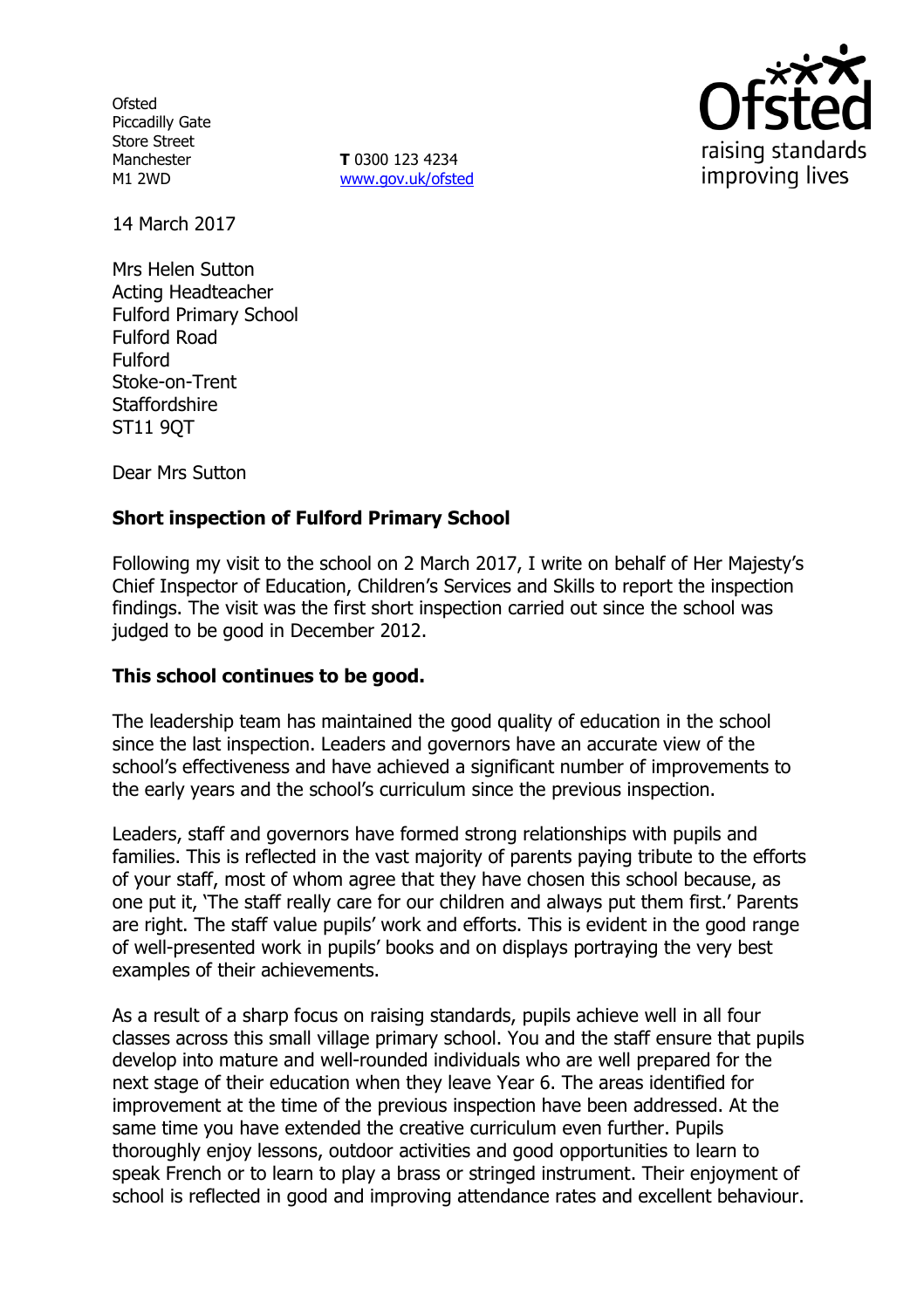

Pupils confidently talked to me about their work and progress. As you know, the inspection took place when you were all celebrating 'World Book Day' and I was particularly impressed by the high standard of reading and writing achieved by pupils in key stage 2 as well as the confident and independent reading skills displayed by pupils in the key stage 1 class. Pupils read aloud with confidence and fluency. Their story writing is lively, imaginative and interesting with accurate punctuation that helps them to read with expression. Leaders, staff and governors have successfully managed to raise the profile of literacy. This is clearly reflected in the time and investment put into your excellent and well-resourced library. The wide range of books, genres and authors that pupils experience spark their imagination and inspire them to produce accurate independent writing.

The foundations laid in the early years prepare the youngest children well, particularly in their development of language, literacy and number, as well as in their social and emotional development. Current assessments indicate that the large majority of children in the Reception Year are on track to reach a good level of development in literacy and mathematics. This is a significant rise compared with last year's cohort, although variations from year to year are understandable given the small numbers. The children in last year's Reception class (current Year 1) include a significant number of children who have special educational needs and/or disabilities. These children are making good progress towards their individual learning targets.

The very small numbers taking national tests and assessments each year make it difficult to identify a reliable pattern or trend in pupils' achievement. However, typically, as pupils move up the school they reach above-average standards in reading and writing by the end of Year 6. In addition, you and your staff have improved the way letters and sounds are taught (phonics), which provides the bedrock of skills pupils need to become independent and competent readers and writers.

There have been good improvements to the way leaders, governors and staff use assessment information. Staff are able to review pupils' progress and performance accurately and regularly to identify if and when pupils fall behind in order to provide extra support. The most recent national tests in 2016 show that pupils in Years 2 and 6 made good progress in relation to their starting points. This is still the case in all four classes. For example, all groups of pupils, including those who have special educational needs and/or disabilities, make consistently good progress in reading and writing so that the vast majority are on track to reach or exceed age-related standards.

You have recognised, rightly, that standards are improving well in mathematics too, but there is still room for more improvement as pupils make relatively slower progress in mathematics compared with reading and writing. There are two reasons for this. First, teachers and support staff do not always ask questions or provide tasks that extend or consolidate pupils' calculation and problem-solving skills. Second, in some workbooks it was evident that pupils complete too many tasks at the same level of complexity before moving on to harder work.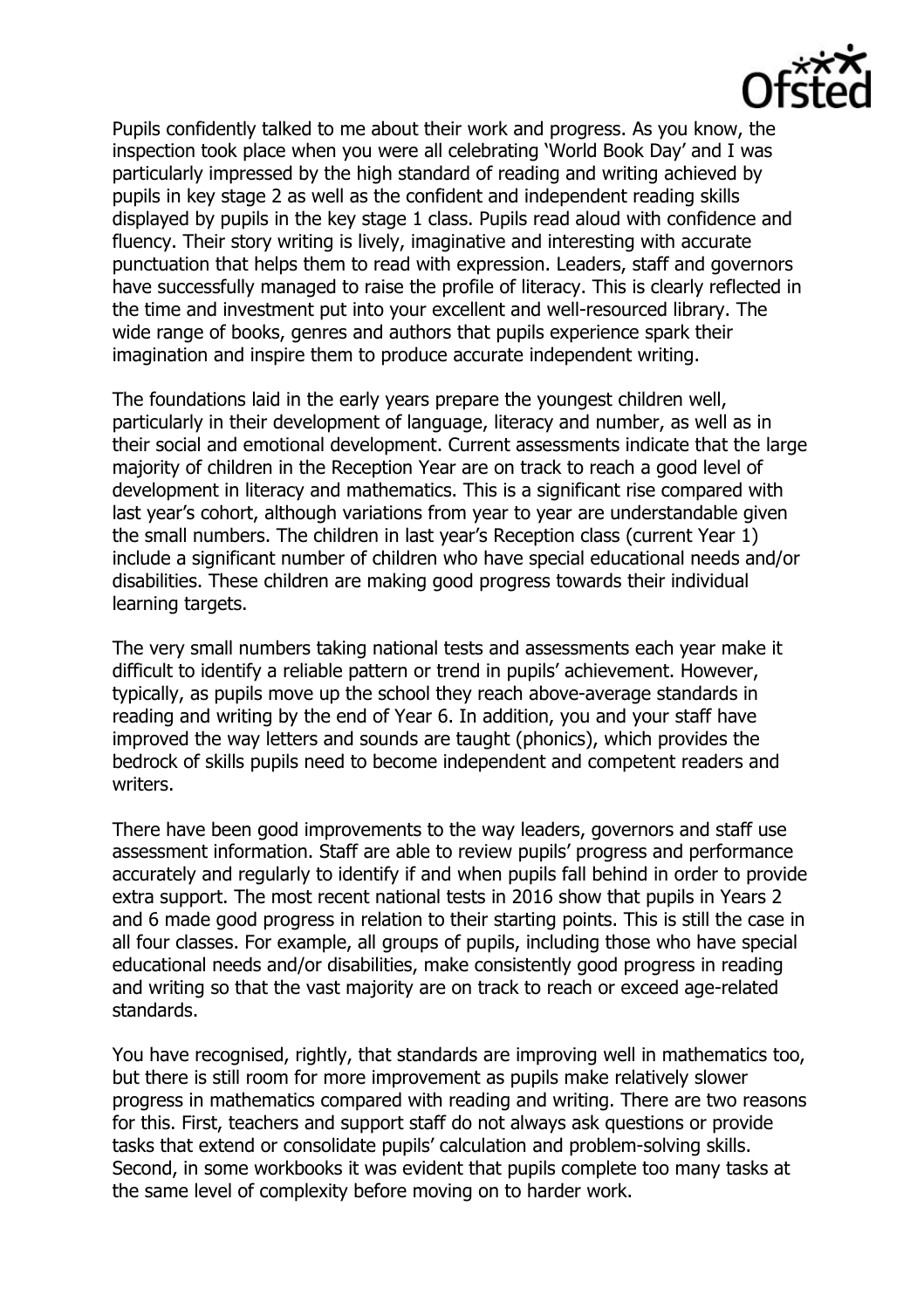

Pupils' work and assessments also highlight another reason for their relatively slower progress in mathematics. The targets and predicted learning goals set for pupils are not always ambitious enough. This is especially the case for pupils who have the potential to exceed age-related standards. We discussed this in detail and you and the assessment manager were very clear about the plans you have put in place to address this. There are early signs of improvement in all four classes as you have rightly identified this as a core priority in the school improvement plan.

### **Safeguarding is effective.**

Safeguarding procedures are robust and fit for purpose. You and your staff, including administrative and support staff, know the needs of pupils well and you keep diligent records of any concerns about pupils' safety and welfare. Leaders, governors and staff provide an effective curriculum and lessons on e-safety, as well as providing well-supervised out-of-school-hours activities that provide good opportunities for pupils to learn how to play and stay safe. The school council also makes a good contribution towards helping and supporting pupils and its members are effective ambassadors who make a significant contribution to the school community and well-being of pupils.

## **Inspection findings**

- You may recall that at the start of the inspection we agreed some key lines of enquiry to see whether you, the staff and governors are focusing on the right priorities for improvement.
- The teaching we observed, the work in pupils' books and assessment information show that teaching remains good and that pupils achieve well in all four classes.
- I checked current attendance rates because last year there was a high level of persistent absenteeism. This is no longer the case as current attendance figures are above last year's national average. The range of activities and the stimulating curriculum that you and the staff provide mean that pupils enjoy their time in school and typically attend school regularly as a result.
- **Pupils told me that learning is fun. This was evident when we saw key stage 1** pupils outdoors in the woodland areas building small structures (houses) for the 'three little pigs'. The teacher very thoughtfully combined a familiar and traditional story with science and art, enabling pupils to test different materials and build structures creatively while role playing the story with their classmates.
- **Pupils behave very well and are keen to do their best. The wonderful range of** writing, artwork and displays of pupils' work around the school demonstrate how well your staff value pupils' efforts and achievements. Past assessments also show that the very small number of disadvantaged pupils also attend school regularly and achieve as well as other pupils who are not disadvantaged.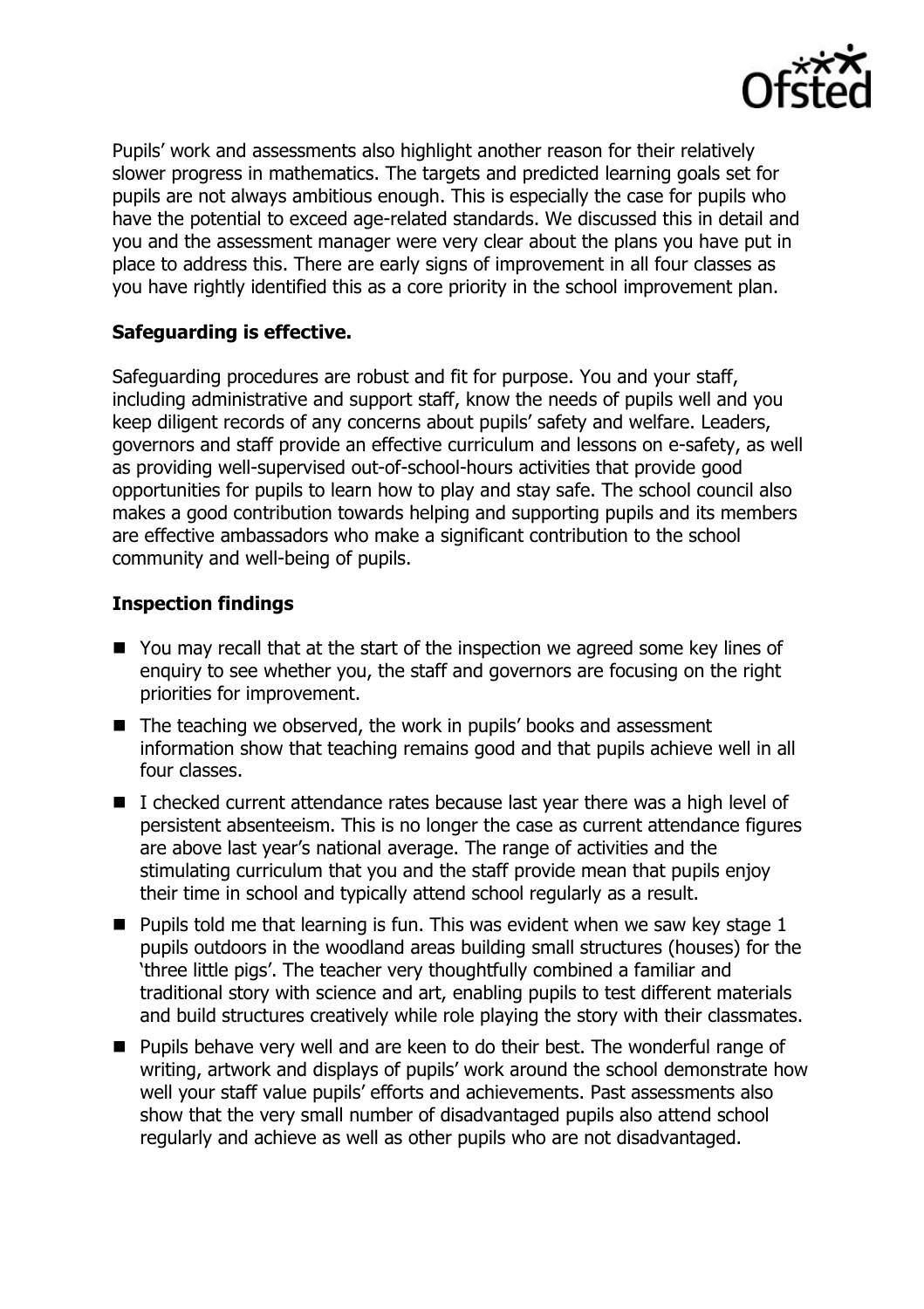

- **Pupils achieve very well using computers and mobile devices. Information and** communication technology is used very well to support and promote learning across all subjects of the national curriculum.
- $\blacksquare$  The teaching of phonics is very effective in the early years and key stage 1. Teachers and teaching assistants are highly skilled at supporting pupils. I could see during lessons that several pupils developed their phonics skills competently to tackle unfamiliar words when reading independently. Even the youngest children in the Reception Year can break down letter sounds in words and then join them together to read with confidence and increasing fluency. The development of early literacy skills such as phonics and spelling is very effective and results in typically well above average phonics screening results in Year 1 and Year 2.
- These early literacy skills lay strong foundations for pupils in key stage 2. The focus on improving pupils' writing in both key stage 2 classes has been successful. Pupils develop a consistent writing style with accurate form and structure. The quality and range of writing completed by pupils as well as spelling assessments show that pupils achieve well in writing.
- $\blacksquare$  As you know, we discussed the reasons why, over time, pupils tend to do less well in mathematics compared with reading and writing. I also shared these thoughts with governors and we all agreed that the current focus on improving teaching and learning in mathematics needs to continue. It was encouraging to see this as a priority in the school improvement plan. The focus on teaching and the use made of assessment information is the right priority for improvement, reflecting accurate self-evaluations by leaders and staff. The focus for leaders and teachers now is to make sure that pupils are provided with the right level of challenge in lessons as well as setting more ambitious targets for them to aim for in mathematics.
- Assessments show improvement already in mathematics. Currently, more pupils than last year are on track to reach higher standards in all four classes. This trend needs to continue.

### **Next steps for the school**

Leaders and governors should ensure that:

- $\blacksquare$  they continue to improve teaching and pupils' achievement in mathematics; they should make sure that teachers pose questions and provide tasks that extend, challenge and deepen pupils' knowledge and understanding
- they build on the work done, improving and refining assessment information to set more challenging learning targets for pupils to aim for in mathematics.